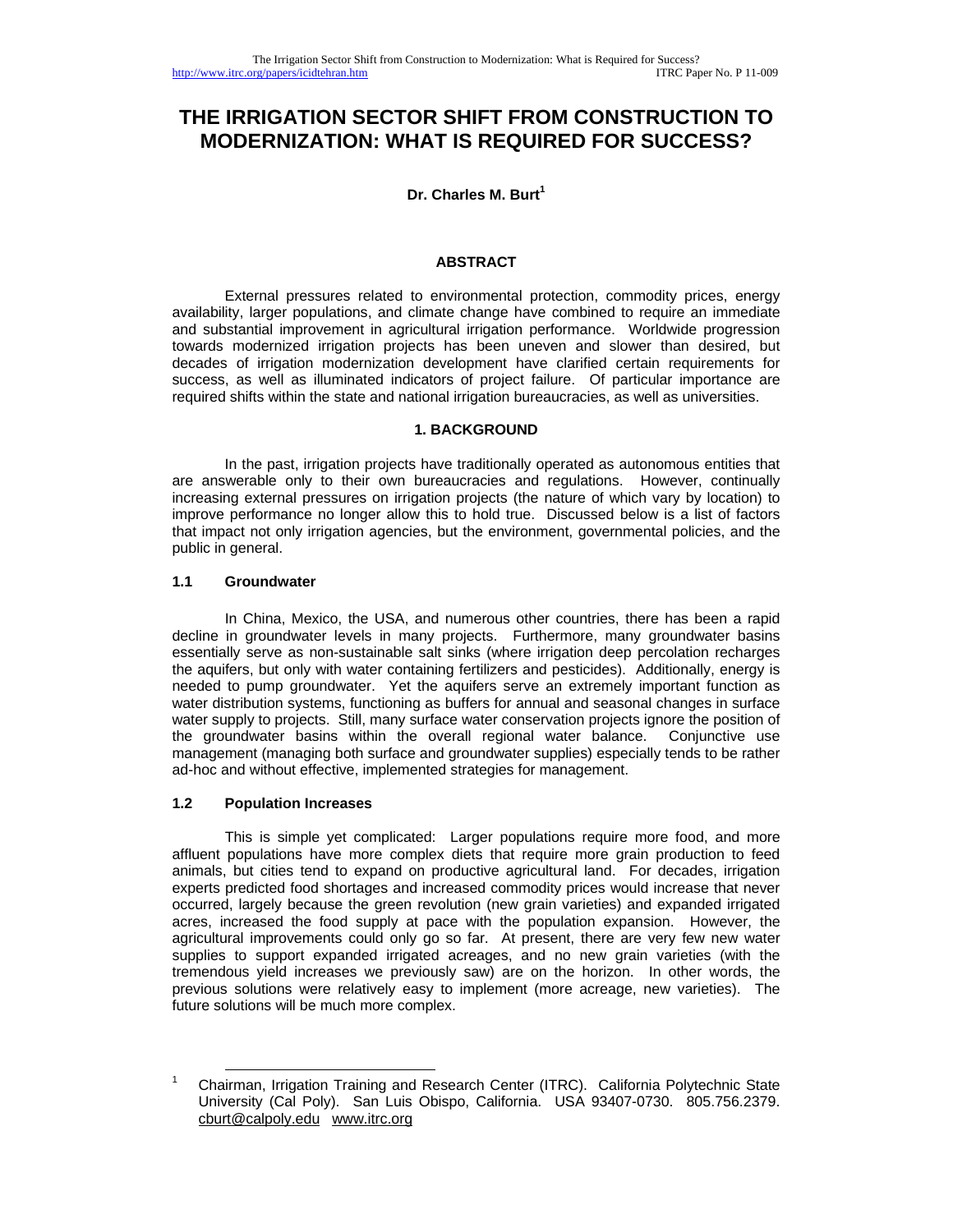## **1.3 Environmental Awareness**

In the USA, irrigation district modernization is often driven by environmental regulations. The specific requirements of each new piece of legislation may include more water diversions to wild bird refuges (meaning less water delivered to farms), the need for increased in-stream flow requirements (which requires reductions in irrigation diversions), or heavy restrictions on the qualities of return flows from irrigation projects to rivers – especially in regards to boron, salt, and selenium. While most people understand the importance of a healthy environment, there are substantial unanswered questions regarding who should pay for the required irrigation system improvements, or what the particular numerical standards for water quality and quantity should be.

In many countries, environmental restrictions have also halted new dam construction on rivers. Many of the new dam projects throughout the world will provide hydroelectric power, and will also increase irrigated acreages, but because of the limit in the total amount of water available within a basin (e.g., the Nile), expansion of acreage in one area will require a reduction of irrigated acreage in another area.

## **1.4 Climate Change**

Predictions of the exact impact of climate change in specific regions of the world are highly variable. However, even moderate increases in global temperatures will reduce the huge reservoirs of mountain snowfall that gradually melt and release water to irrigated areas. The lack of snowfall storage at higher elevations will cause serious usable water supply reductions in some areas of the world.

## **2. THE CHALLENGES**

In short, we know that among the numerous challenges that face the irrigation sector, we have two that dominate:

- 1. The irrigation sector must do more with less. That is, crop production must increase per unit of water and energy consumed.
- 2. The environment must be protected.

Strong irrigation departments in most countries were built with a focus on the construction of dams and large canals, and flood prevention. But the days of construction of new dams and canals have diminished; we need to improve what already exists. The questions are: (i) Do the irrigation departments recognize that times have changed, and (ii) Do they have a vision of how to re-organize to meet today's complex irrigation demands? The main question for ICID is: Is this organization structured and operated in a way that effectively recognizes and promotes a necessary, new approach?

#### **2.1 Moving Beyond Conferences**

All of the topics above have been the subjects of numerous conferences, papers, and studies. However, those conferences, papers, and studies have generally had very little impact on the ground. Irrigation projects continue to experience the vicious cycle of rehabilitation and deterioration. Water is still being delivered with a lack of flexibility, equity, and reliability.

Within the large state and national irrigation bureaucracies, and within the large donor agencies, there is much hand wringing, economic analysis, and modeling - all without a good understanding of the complex ground-level internal processes (both physical and organizational) of irrigation projects that must be re-organized or implemented to achieve successful change. Those processes are typically relegated to the level of "details" that will somehow be solved by others at the lower levels in the organization. But in irrigation modernization, we have learned that "the devil is in the details", and they must be approached and solved properly to achieve success.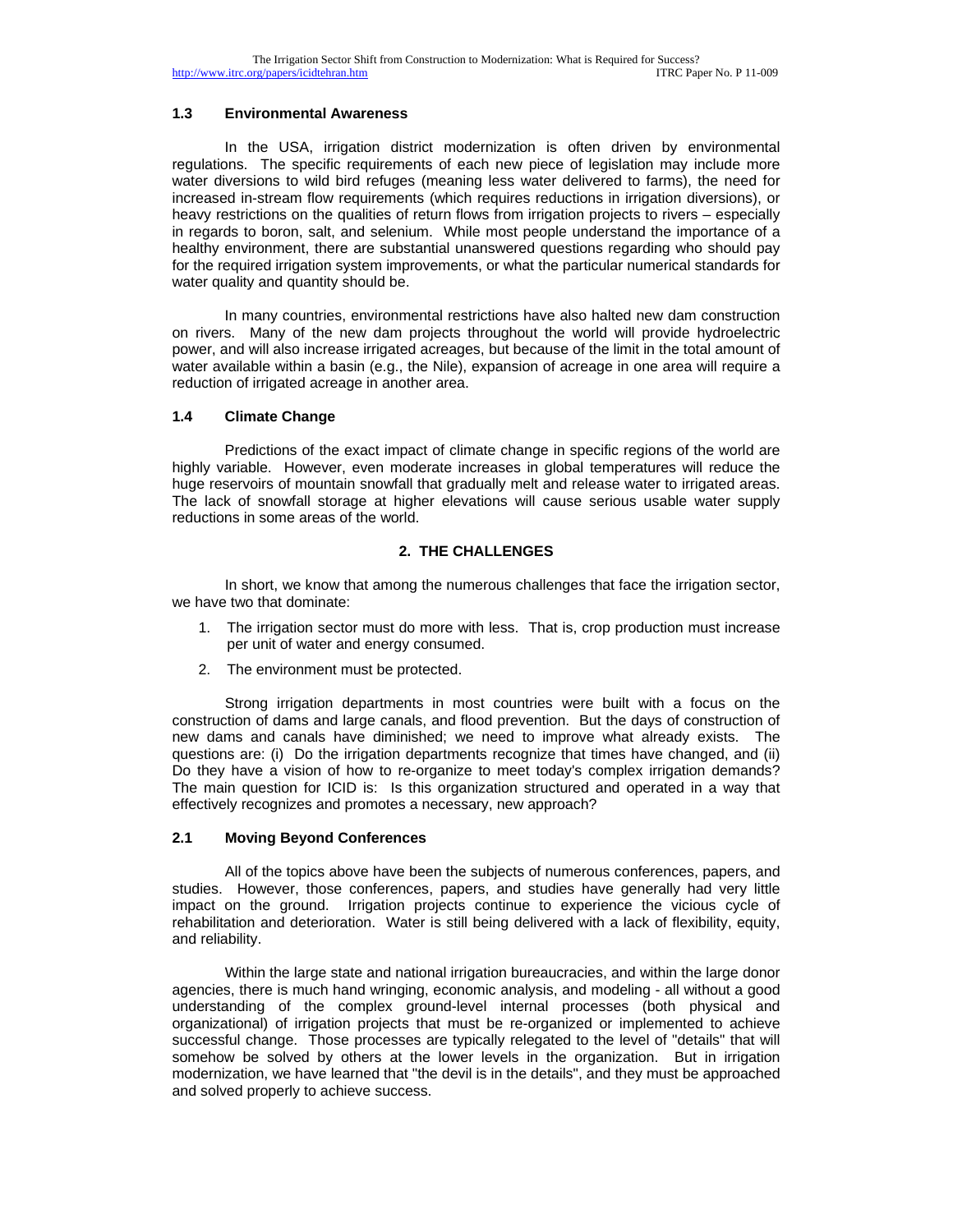## **2.2 Can Successful Change Occur?**

Throughout the world, local irrigation agencies can be found that insist the existing methods of irrigation distribution cannot be changed – they have been adapted for local conditions. One is told that significant change cannot be accomplished because farmers don't listen to the irrigation department. People steal water and vandalize the systems. There is little or no budget. There is too much area and too little water. Different things have been tried but only worked for awhile before failing. Therefore, the best approach is the "structured" approach or some other physical/social system that at least puts water out onto a project. Farmers have learned to adapt, one is told, and they do their own form of linear programming optimization of cropping patterns to minimize their risk.

All of the statements above can be true. However, they do not change the fact that continuing in the current mode is unacceptable from a food supply and environmental point of view. Things need to change, and the changes cannot be minor. This leads to a conclusion that we must change our processes of improvement.

Fortunately, there are examples of success. The challenge is to effectively transfer the lessons learned to other projects. As an example, in the early 1970's there was a large interest in studying the organization of traditional water user associations in the Valencia area of Spain. The idea was that those successes could be transferred to other areas of the world. In the end, it became apparent that many of the water user organization aspects in the Valencia area were successful because of the unique history of the area, the sense of community, and a heritage of voluntary religious brotherhoods. There was a general "service" mentality among the groups involved in the project. Massive irrigation projects with a complex history and social structure needed a different approach – yet could also benefit from some of the characteristics seen in Valencia.

#### **2.3 Potential for Improvement**

When discussing improvement, we first need to determine whether there truly is a potential for "more crop per drop" of consumption. Second, we must determine how much of the improvement can be accomplished through on-farm investment, and how much will require irrigation water delivery improvement.

The Potential is There. Certainly in the USA we have seen huge improvements in cotton, tomato, nut, fruit, lettuce, and grain yields – much higher than what we thought were possible 20 years ago. In many cases, yields that were historically considered to be high have doubled within the last 15 years. The improvements are due to improved on-farm practices related to fertilization, irrigation, cultivation practices, etc. They have been enhanced by better awareness of spatial variability of yields within fields. We have learned that "average" yield numbers are deceiving because there are fields that have higher-thanaverage yields, and within those fields there are areas of high and low yield. A focus is on improved uniformity of the high crop yields within fields and between fields.

Energy Consumption. The issue of reducing energy consumption is more complex. Many water conservation measures require pumps at key points within the water delivery/recirculation network. Drip and sprinkler systems generally require pumps at the field level. However, if one considers the total energy requirement (tractor fuel, fertilizer, concrete construction, etc.), and if the yields increase (per hectare), there is almost always an increase in yield per unit of energy consumed with modern irrigation.

On-Field versus Water Delivery Investments. If the ultimate benefit comes from the fields, does this mean that irrigation investments should be targeted to the field, rather than to the water delivery system? In some cases, the answer is yes. But in most cases in the world, the irrigation water is delivered to fields in such a way that farmers have little choice in how they irrigate. The water comes in a rotation schedule (if that), which means that attempts at modern irrigation scheduling (on-farm) is completely worthless. And often, the rotation schedules are inequitable and unreliable.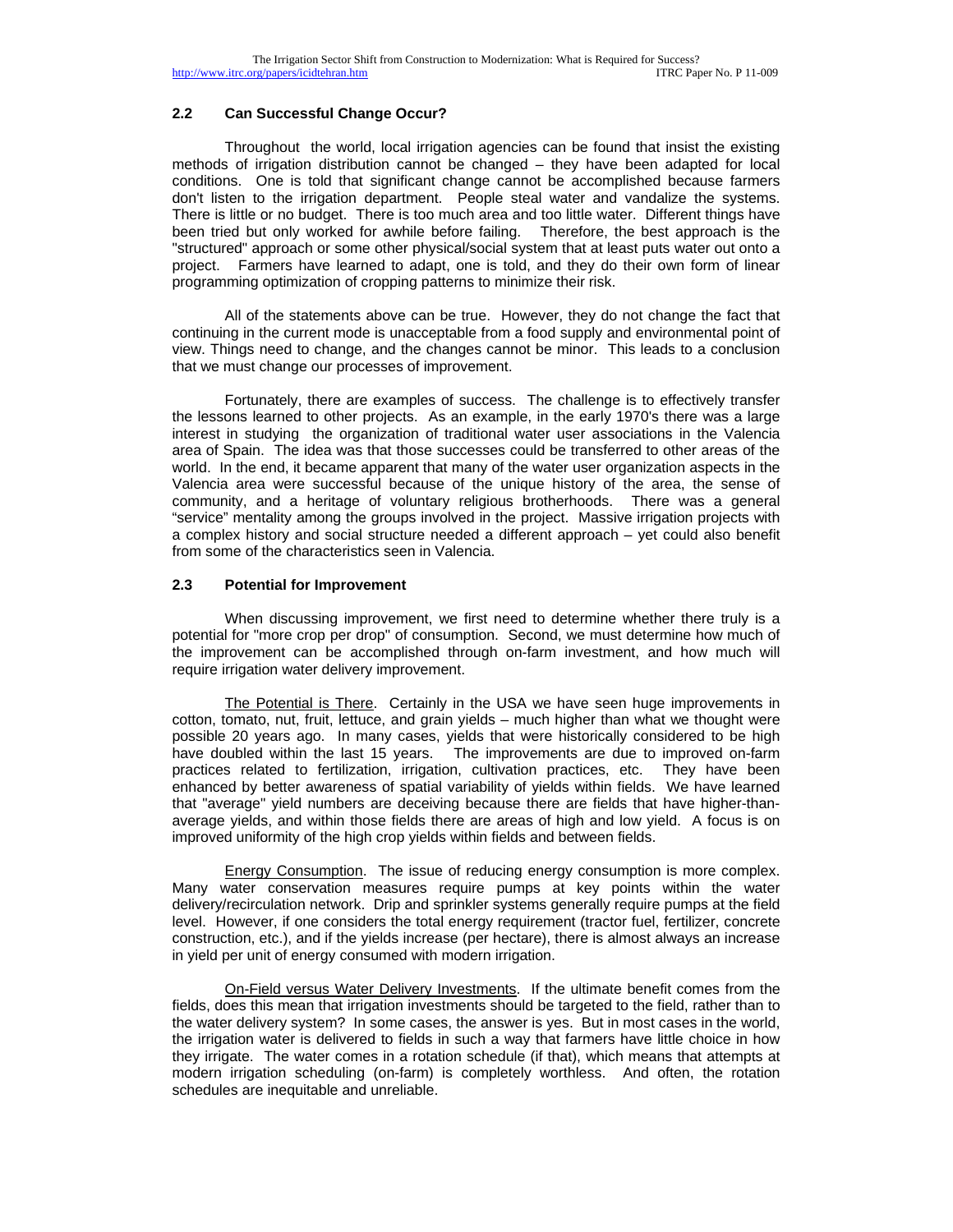While some basic on-field practices such as land leveling almost always improve yields, excellent field water management requires that the water supply, delivered to the field, be manageable. That means the water must be delivered with **reliability**, **equity**, and **flexibility**.

Flexibility, which is required for excellent field irrigation management, assumes that the supply is equitable and reliable. Providing water "on demand" to individual fields (which means farmers can receive water without giving any advance notice) is highly discussed in intellectual circles, but it is impractical for almost all irrigation projects. Instead, providing water "on request" at some level in the distribution system is quite practical.

Until water is delivered to farmers (or groups of farmers) in a reliable, manageable (for them) manner, the farmers simply cannot afford to make large investments in field irrigation improvements. Giving these farmers lessons in irrigation water management is futile if they have no control over the frequency, rate, and duration of the water deliveries made to them. So improvement in water delivery systems is extremely important.

#### **3. TWO BIG CONCEPTS: MODERNIZATION AND "ART"**

One goal of investment is to break away, or stay away, from the rehabilitationdeterioration cycle where large construction projects create new infrastructure that simply breaks down over time. It is therefore illogical to invest only in rehabilitation. Rather, a modern approach to investment is needed.

Up to this point, the term "**modernization**" of irrigation projects has been used without providing a definition. Modernization specifically refers to "*technical, managerial and organizational upgrading, as opposed to mere physical rehabilitation, of irrigation schemes with the objective to improve resource utilization (labor, water, economics, environmental) and water delivery service to farms"* (Wolter and Burt, 1997). Such modernization investment focuses on the details of the inner workings of an irrigation project as opposed to traditional simple and broad-brush investments in canal lining or rehabilitation.

Modernization is a process that sets specific objectives and selects specific actions and tools to achieve them. Planners and engineers for irrigation projects frequently equate modernization with practices such as canal lining and computerization. Such investments are often the lowest priority if one examines the process needed to improve performance.

An irrigation system is typically a series of layers through which water passes. Each layer has an obligation, and needs incentives, to provide a good level of service to the next lower layer (Burt and Styles, 1999). It has already been mentioned that the final product of irrigation systems – crop yield – is created at the field level. Therefore, the modernization concept ultimately points to improved water delivery service to the fields (or groups of fields). Irrigation systems must serve the farmers well enough so that they attain high on-farm production and irrigation efficiencies and can afford to pay the water service fee.

A second big concept is that the "art" of irrigation must not be introduced during the modernization process. Or if art has already been introduced, it must be removed. Art can be defined as "non-transferrable knowledge" and usually exists in the form of specific, local practices that were honed through decades of trial and error and are known only by the specific local workers who developed them. When those workers leave, the process must be completely re-learned by their replacements.

When looking at the old rotation and warrabundi delivery processes, it seems that these have almost no art. In theory (but rarely in practice) all the deliveries are made in a systematic manner according to well-defined and verifiable schedules. However, although these old schedules and services can in theory provide equity, they are incapable of providing the flexibility of water delivery service that is needed for more crop per drop and environmental protection. Flexibility implies that there are frequent adjustments made to flow rates and durations throughout an irrigation project on a schedule that constantly changes. Weekly and monthly delivery schedules must be treated as approximations.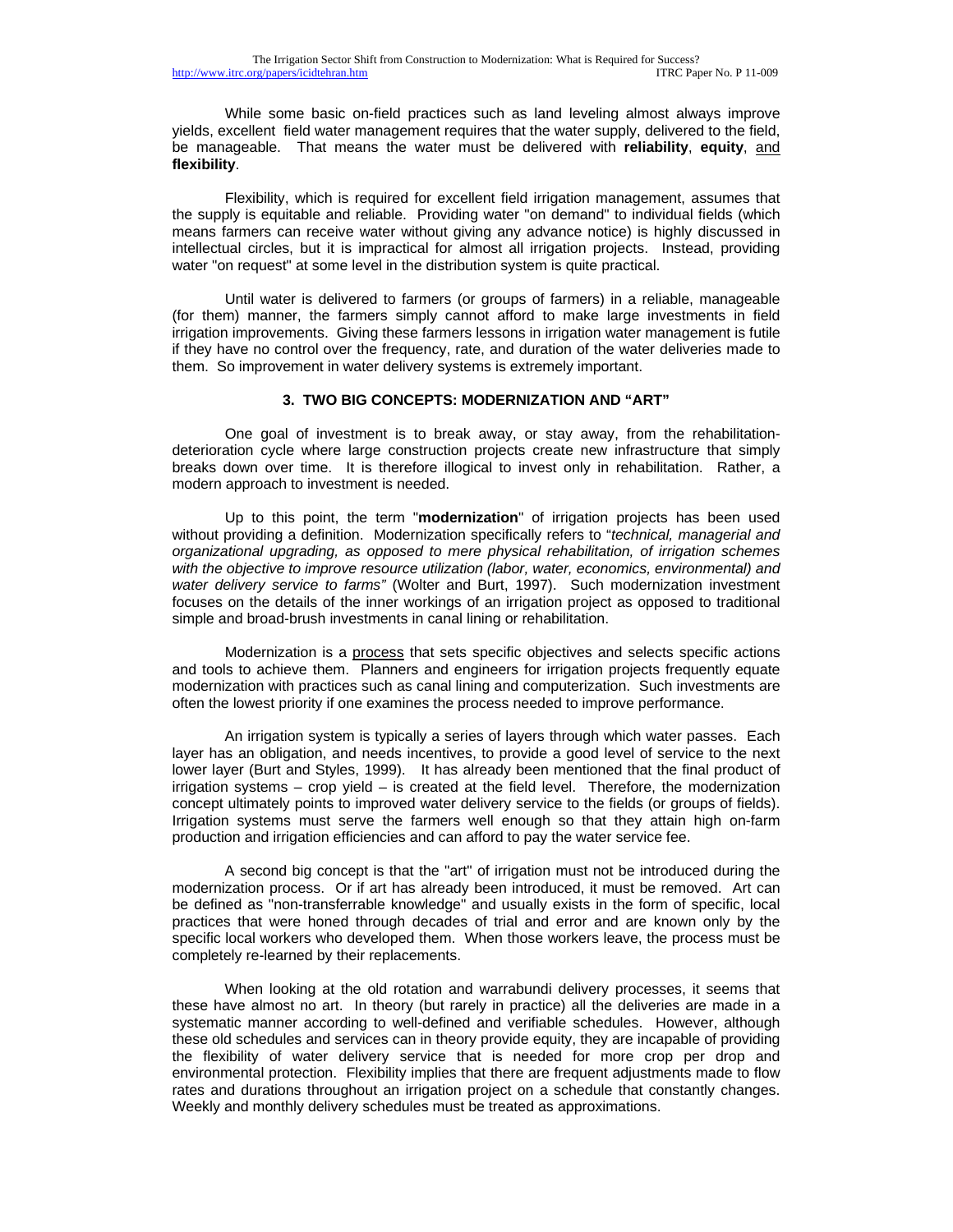When irrigation systems change to allow flexibility, if a project has incorrect hardware, communications, and organization of operators, projects can easily become chaotic. Because flows and water levels continually change, operators who are not provided with welldesigned internal procedures are often left to manage the water delivery with whatever innovation they can summon. Modernization, therefore, must have well-defined rules and concepts of operation, accompanied by the proper hydraulic structures and communications and upper-level management support, to avoid the entry of "art".

#### **3.1 Modernization Considerations**

As mentioned before, modernizing an irrigation project is not as simple as constructing a dam or lining a canal. Interestingly, the design and construction of large dams and canals have been traditionally considered to be the most prestigious irrigation engineering positions. But modernization engineering should become the new prestigious field. The complexity of successful modernization is tremendous.

Because of the complex interactions within and throughout an irrigation network, modernization requires a huge human operation component not only during construction and design, but also after construction. This is quite different from dam or barrage projects.

Irrigation modernization should create and properly manage unsteady flow conditions within and throughout the irrigation distribution system, as opposed to rotation schemes that attempt to maintain fairly steady state systems. This means that the traditional irrigation control structures that have been used for decades are typically unsuitable for the new operation techniques. Modernization engineers must be to change the design procedures with frequent innovation. Until this is permitted, the consulting engineers and the government designers will ultimately revert to the decades-old design manuals, and end up producing more of the same.

The young engineers who will design and run the systems also require extensive training. The engineers must be taught to think out the minute-to-minute operation of every structure they design, and how that operation impacts the performance of structures and operations upstream and downstream. It takes years to develop the skill set that is necessary to accomplish this. Yet irrigation modernization projects tend to have a training component that is nothing more than a token effort.

The study tour training approach can be very helpful as one small piece of the training program. However, driving through a project and hearing about issues that the project has dealt with is completely different from being confronted by a specific design problem and coming up with a workable, pragmatic, economic solution. A good training program would take top graduates from universities and give them at least five years of additional, concentrated training and field experience with meaningful modernization efforts. Engineers need considerable formal, appropriate training as well as extensive, practical work under qualified mentors. That work should include total involvement in: the diagnosis of problems, the design of the solutions, work with the construction, and making the solution function properly after construction. The need for qualified mentors cannot be overemphasized. We do not have enough.

This approach is completely contrary to the traditional approach by governments and international funding agencies. Grants and loans are often compressed into a 5-year time period. The first three years involve negotiations and initial construction. Then there is a hurried design, with no written meaningful operation rules, and an even more compressed construction schedule. Training, which should have been finished before the project was envisioned or designed, becomes an after-thought.

It would be better to begin serious, well-funded training programs and incremental modernization implementation efforts that last 5-10 years than to launch new large modernization efforts in most countries. It takes time to properly identify and design proper hardware solutions. People need time to gain confidence in their work, and to learn how to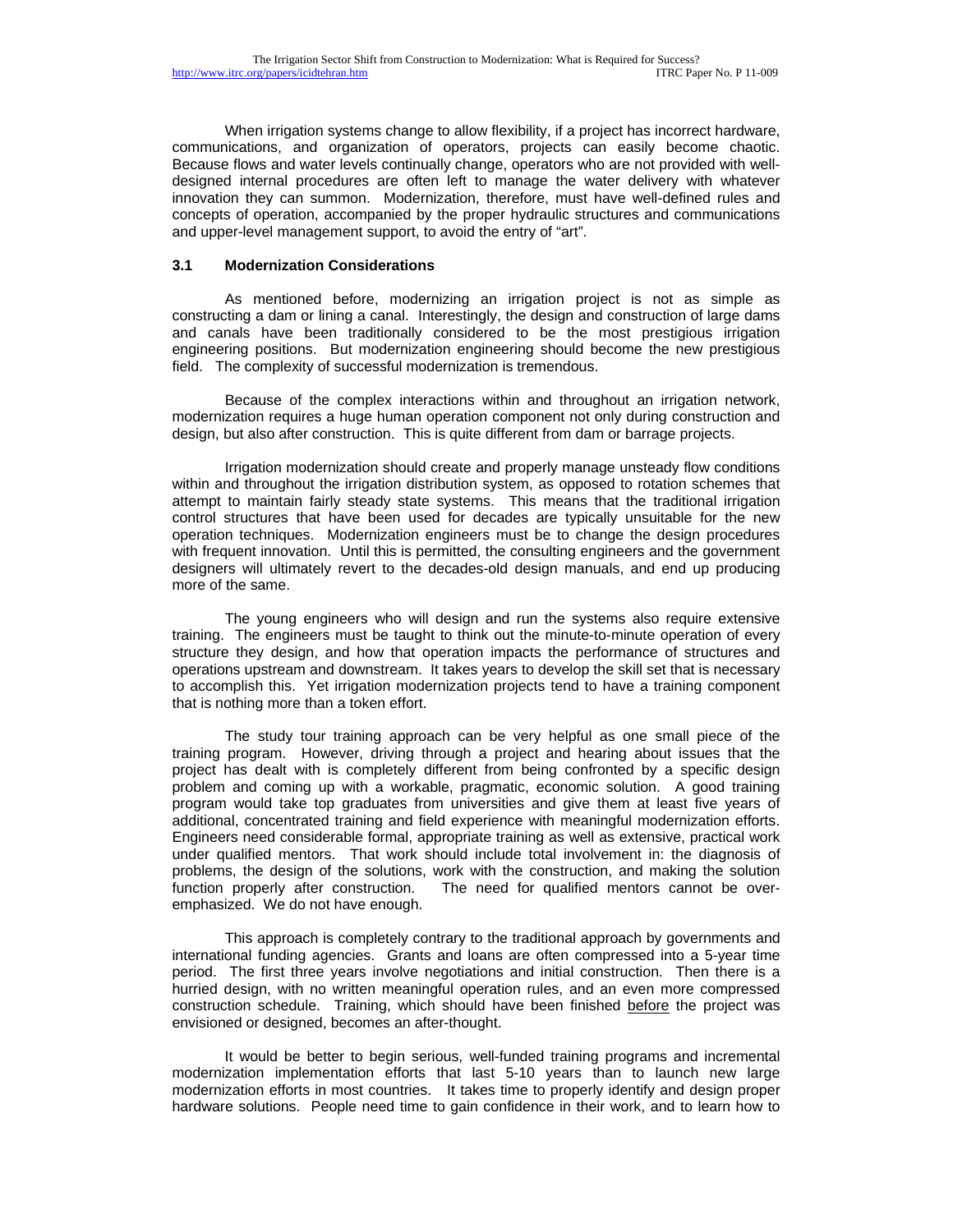design and manage new hardware and procedures. Additionally, the new hardware and procedures must fit into social and organizational structures in a way that everything works together. It takes time to learn how to deal with the social and organizational aspects such as billing, communication, maintenance, minute-to-minute operation, water allocations, and so on that must be resolved.

In summary, the typical large, rapidly implemented irrigation modernization projects are almost guaranteed to produce less-than-anticipated benefits because of the complex details, inter-relationships, and learning curves associated with change.

#### **3.2 Common Modernization Pitfalls to Avoid**

Probably the first rule in successful modernization is that it isn't easy. It takes a lot of effort and coordination, time, and money. Modernization is hard work.

Certainly, an important consideration is whether water will truly be conserved if conservation is promised. A good understanding of water balances would save hundreds of millions of dollars. And one must realize that achieving "more crop per drop" may not save any "drops" of water. It may just increase the "crop".

Keeping in mind that many higher educated irrigation specialists have a background in computer modeling and very little field experience, it is only logical that they will often recommend computer modeling of an irrigation system, complex centralized automation with computers, and other such rather exotic solutions. These approaches are generally the last things that are needed in early modernization efforts. Many simulation models are already available from other institutions or companies. However, such projects often consume huge budgets but result in little or no successful field implementation. They are "safe" projects that can be done in an office.

Large irrigation modernization project contracts are typically given to a large, single engineering firm that rarely has experience with modernization. The contracts are awarded to companies that have customary experience in construction, contract negotiations, and construction management. The modernization design and implementation are sub-contracts that are often awarded to unqualified companies. A point of interest may be that the majority of successful modernization projects in the US have been accomplished by small companies in which the senior engineers have personal involvement in the projects.

Budgets are often unrealistically low, even though the dollar number is high. Budgets must account for required long-term support and maintenance. As an example, with modern SCADA systems we estimate a 15% per year maintenance cost that must be identified up-front.

In the end, modernization requires serious funding, excellent training, a design that has envisioned how the project will operate on a minute-by-minute basis, deliberate and slow implementation, and great attention to detail. There are no quick, magical solutions.

#### **4. EXPERIENCE IN THE WESTERN USA**

In the western USA we have experienced a gradual increase in successful irrigation district modernization programs over the past 20 years. The rate of increase has now achieved critical mass, and improvements are commonplace.

Thirty years ago, federal (US Bureau of Reclamation, USBR) and California state (California Dept. of Water Resources, DWR) engineers were angered by a report (Burt et al 1981) that stated that the lack of flexibility from large federal and state canals was hindering flexible operation by irrigation districts. Based on their historical experiences with construction and operation, they felt they were doing as good a job as possible. Since then, of course, the flexibility of water delivery service from those canals has improved. That report was the first of its kind that documented the flexibility of water delivery service provided by California irrigation districts to farmers.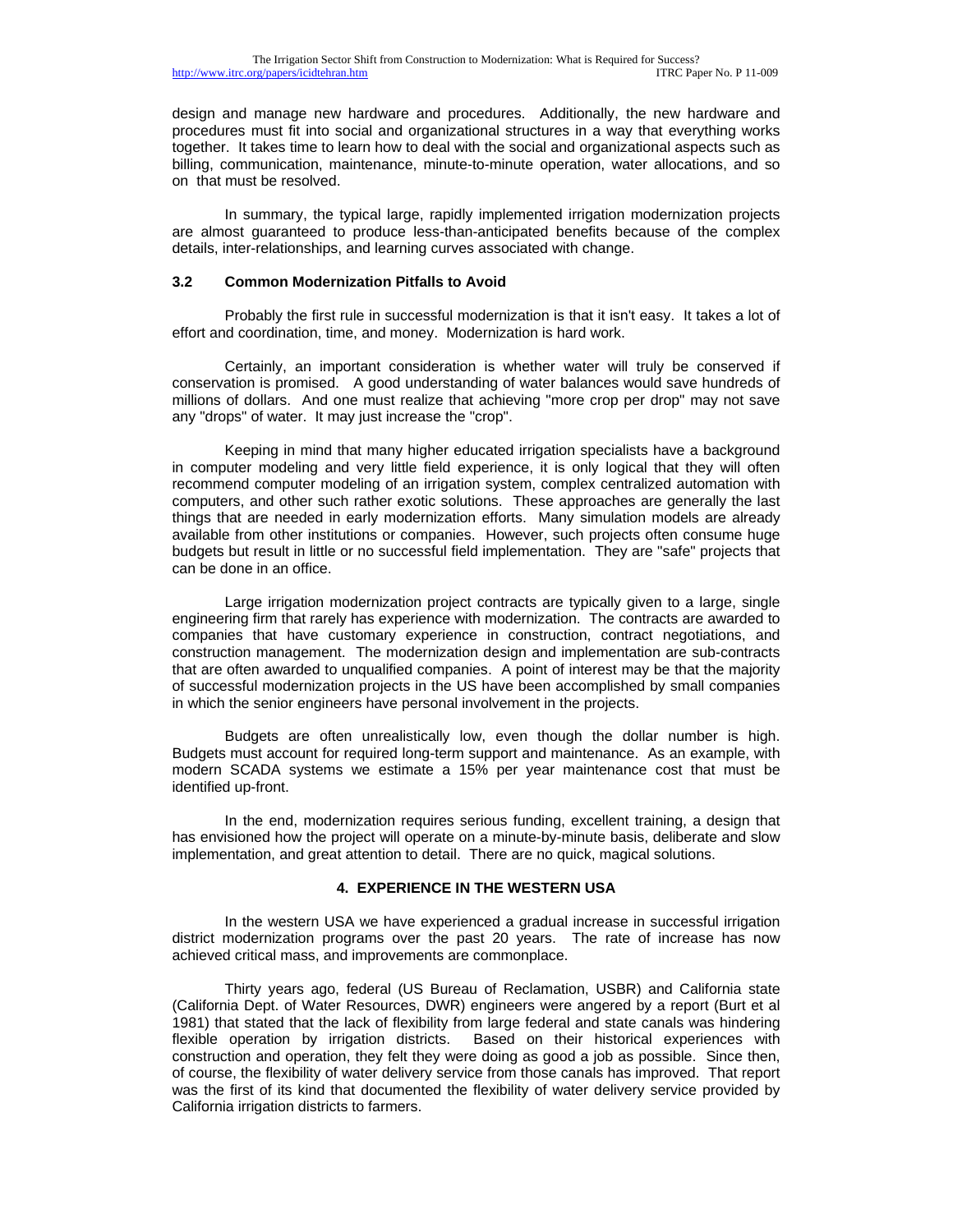Thirty years ago the western USA irrigation district managers were typically trained as construction engineers. Often, they had worked for the government or a private company on a construction project in an irrigation district, and were later hired as a manager. At that time, there was no service mentality; the irrigation districts did not recognize the close linkage between the irrigation district operation and on-farm irrigation management. Again, recommendations for change were met with strong resistance and a defensive attitude.

In the 1980's, the American Society of Civil Engineers had a first of many specialty conferences related to canal modernization. Selected speakers from throughout the world were invited to discuss specific aspects of canal automation. At the time, we thought that we were on the verge of rapid expansion of canal automation. It didn't happen.

In the 1980's there was also an emphasis on unsteady flow simulation models for canal automation. But the simulation models required large computers and cumbersome procedures. That work fell within the realm of university or USBR researchers.

By the mid 1990's there had been numerous attempts at computerized automation. These were often stimulated by extensive computer-generated simulations of various forms of downstream control. However, there was almost no successful computerized automation, although there were a number of successful projects using simple local Programmable Logic Controllers (PLCs) for upstream control. Some of the large canal systems, such as the California Aqueduct, used computers and remote monitoring but in reality were operated in manual remote mode. One of the few examples of centralized automation was the Canal de Provence in France.

Since the mid 1990's there has been a rather rapid expansion of modernization efforts throughout the western US. How this happened will be described below.

#### **4.1 Irrigation Training and Research Center (ITRC)**

The Irrigation Training and Research Center (ITRC) was a major factor in the evolution of successful modernization efforts. ITRC was formalized as a university center of excellence in 1989 and is completely self-supporting. ITRC specifically targeted two audiences: irrigation dealers (private companies that design and install in-field irrigation systems such as drip and sprinkler), and irrigation districts. ITRC approached the irrigation district modernization on many fronts:

 Training. ITRC developed an outdoor laboratory to demonstrate most of the available technologies related to flow control, water level control, and flow measurement. This has been invaluable for teaching.

ITRC developed two sets of short courses (1-5 days in duration): one for irrigation district operators, and another for irrigation district and consulting engineers. These classes have been provided annually since 1999 and are continually updated. Standard topics include pipeline flow measurement, open channel flow rate measurement, modernization, pumps, and Supervisory Control and Data Acquisition (SCADA). Most irrigation districts in California, and many others from throughout the western USA, have sent their personnel to these training classes. They have provided a common set of vocabulary and objectives for irrigation district personnel throughout the west.

Many irrigation districts have contracted with ITRC to provide special classes for their operators. Some of the classes are held at ITRC, and others are held at the districts. These classes are customized to address the specific problems of the districts. In total, ITRC provides about 60 short courses per year, which represents about 7% of ITRC's total effort.

 Documentation of Performance. ITRC developed performance indicators for irrigation districts in the western USA, and has performed evaluations on over 100 districts. ITRC also developed the Rapid Appraisal Process (RAP) that was adopted by some in the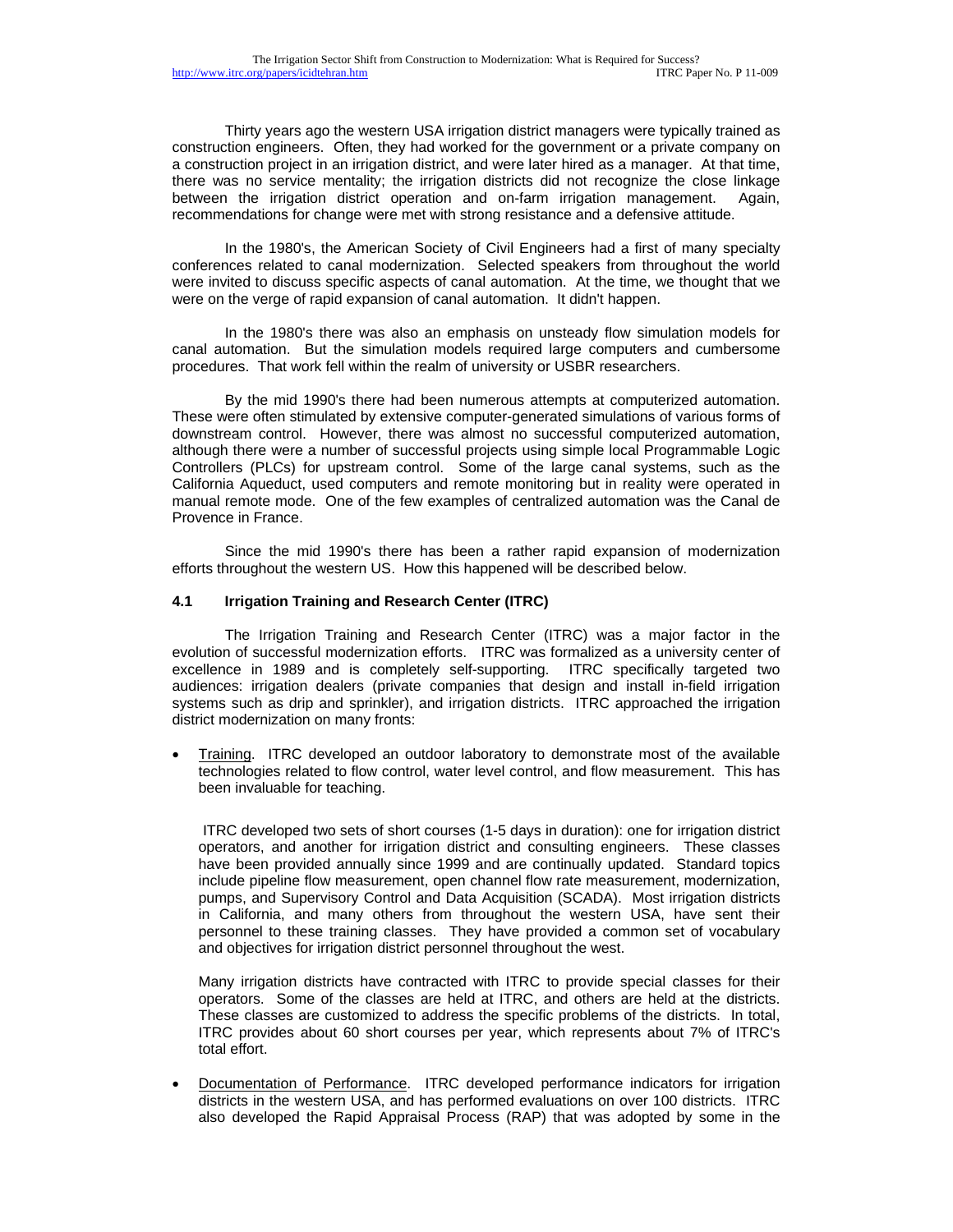World Bank and FAO. These evaluations have been important in identifying common needs and gaps in service. They are also useful when discussing modernization with specific districts; success stories in other districts have been documented and can be shared.

- Graduates from Cal Poly. ITRC supports the academic irrigation program of Cal Poly by maintenance of the training facilities and constant updating of teaching materials. Graduates from California Polytechnic State University's BioResource and Agricultural Engineering department are found throughout the irrigation districts within California. This qualified pool of engineers now has enough seniority that it is impacting the advance of modernization.
- Development of Automation Techniques. By 1995, the theory of canal automation and our simulation abilities had outpaced our abilities to successfully implement even the most basic (upstream control) PLC automation. So ITRC took on the task of analyzing and improving every aspect of PLC-based upstream control. In addition to developing new control algorithms and modeling processes, ITRC systematically addressed the complex details of sensors, calibration, programming of PLCs, communication, mechanical movement of various gates, etc.
- Direct Technical Assistance to Irrigation Districts. Perhaps fifty percent of ITRC's work is the development of modernization plans, and implementation of those plans, for irrigation districts. Payment may come directly from the irrigation districts, or from agencies such as DWR or USBR.
- Promotion of New Technologies. Modernization has utilized a huge suite of new products and technologies. These range from software for irrigation billing, to hand-held data recorders for canal operators, to new communications techniques, to new usages of variable frequency drives on pumps, to technologies for cleaning the trash out of water. ITRC provides independent review of such technologies and often sponsors workshops in which various manufacturers of a technology can introduce their products and approaches.
- Specifications. As the rate of modernization has expanded, private companies have entered the market, especially providing "integration" services. In the USA, an "integration" company is one that typically installs the equipment needed for Supervisory Control and Data Acquisition (SCADA) systems – sensors, radios, office software, PLCs, etc. Unfortunately, it is very difficult to find good integration companies. An important role of ITRC is to provide detailed specifications for equipment and performance of SCADA systems, assist the irrigation districts with their selection of the SCADA integrator, and then verify performance before the integrator is paid.
- PLC Programming. When ITRC began work with PLC-based automation, we thought that we could provide about 20 lines of control code to an integrator for automation. The results of this were assumptions, errors, and finger-pointing. Now we only do PLC-based automation if we provide the complete PLC control code, which consists of hundreds of lines of code.
- Strategy. ITRC has worked with over two hundred irrigation districts on modernization programs. Perhaps only forty of these have used any type of PLC-based automation. And none of those forty districts use PLC-based automation on more than a fraction of their total delivery network. A modernization strategy should recommend the most robust, economical, and effective solution possible rather than starting with an assumption that PLC-based automation is needed. With modernization there is extensive use of improved flow measurement, regulating reservoirs, remote monitoring, simple long crested weirs or ITRC flap gates for upstream water level control, and recirculation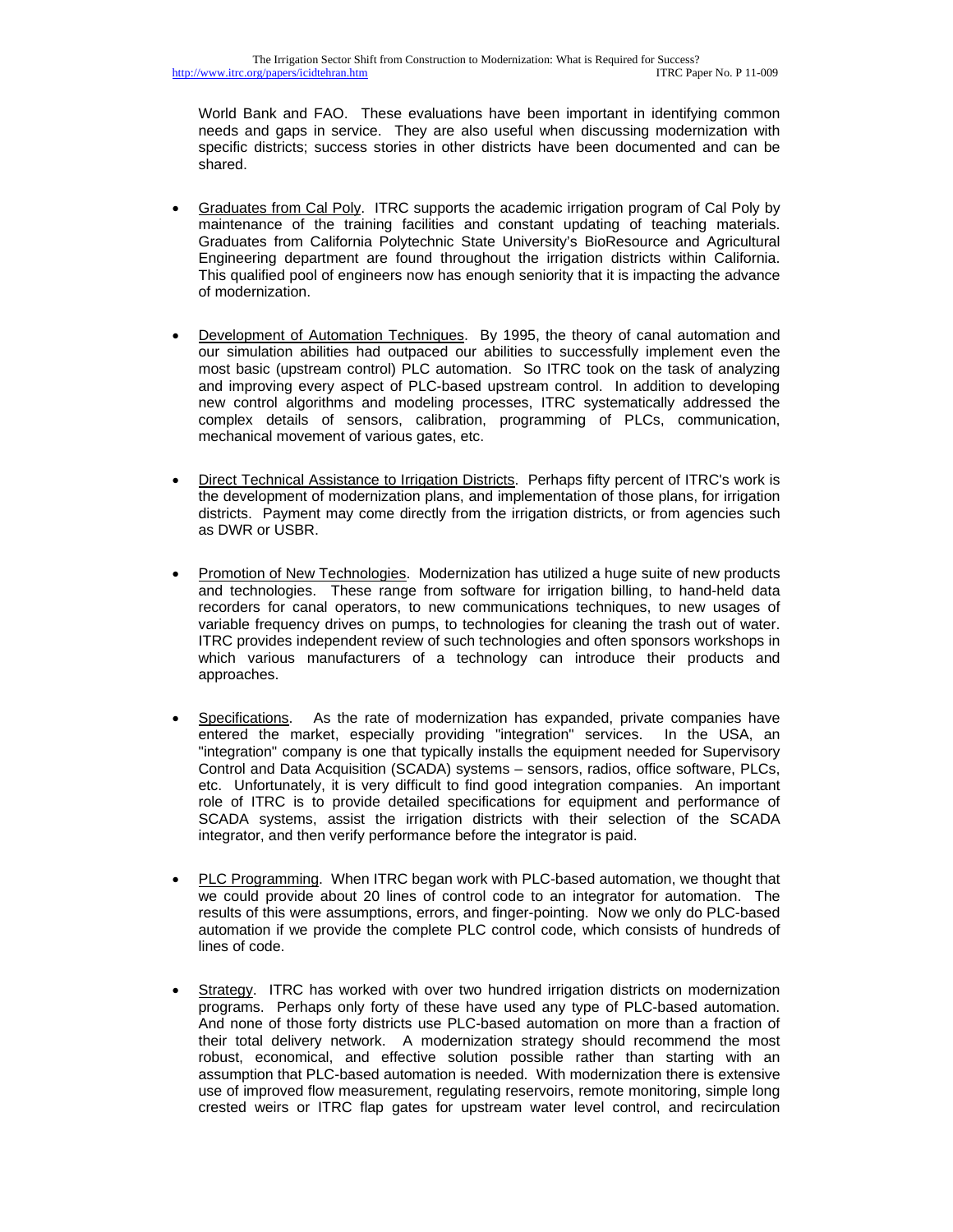systems. Often a major change involves who controls the water distribution throughout the main canal system – something that has nothing to do with automation.

• Patience. Another essential element of success is the slow, incremental progression of modernization plans. It is difficult to plan and implement even a simple change within a single year. Successful districts have made incremental progress over the past 10-15 years, and by now they have the experience and expertise to move forward even more rapidly.

#### **4.2 A New Environment**

While ITRC was developing the technical foundation for modernization in irrigation districts, the external pressures for change gained momentum. Districts in the USA are often faced with less water supply, restrictions of drainage outflows to rivers, and the need to verify their reasonable and beneficial use. They can only meet these demands by changing the way they manage water. And working harder, without having the physical tools to help, was insufficient to meet the demands.

Simultaneously, many of the old engineer managers retired. Younger persons, who often were not engineers, replaced the old managers. They were more receptive to a reexamination of priorities and the development of new long-term plans.

## **4.3 State and Federal Agencies**

State and Federal agencies have played a crucial role in stimulating modernization efforts. However, there is no doubt that many of these actions have been taken by small, inadequately funded sub-departments within the federal and state agencies. Many success stories are due to the initiative of individual program managers who have doggedly worked within their large bureaucracies to obtain funding. In other words, irrigation district modernization efforts in the US have not been a primary, or even secondary, emphasis of these agencies. Modernization falls into a third or fourth, lower level.

Nevertheless, even small stimulation grants have been extremely important. Incidentally, their small size avoided the rapid large projects that generally fail. As mentioned previously, irrigation districts must proceed slowly – gaining knowledge of techniques, construction, costs, operation, etc. The way the system has worked, the initiative has had to come from the irrigation districts – a bottom-up approach. The funding by USBR and state agencies of ITRC to provide conceptual plans, and to assist with implementation, worked out very well. Technical expertise for modernization design is not generally found within the agencies themselves.

It must be recognized that the USA's irrigation sector is organized quite differently from those in many other countries. In the USA, the irrigation districts are largely local governments with the power to tax, condemn land for rights-of-ways, and with many other important legal powers. If people steal water, the irrigation district first tries to deal with them, but if there is no success the local sheriff has the authority, and will exercise it, to arrest offenders.

In other words, there is an additional legal and administrative and engineering layer between the farmers and the governments in the US that is often not seen in other countries. Many of the irrigation districts are strong, and they are willing to and capable of making sound investment decisions. The management also answers to a board of directors, which means that investments are required to produce positive results. Successful modernization efforts and planning begin at the irrigation district level, rather than at the state or federal levels. Even modest grant/incentive programs by the state and federal governments can be important in stimulating improvements.

# **4.4 United States Committee on Irrigation and Drainage (USCID)**